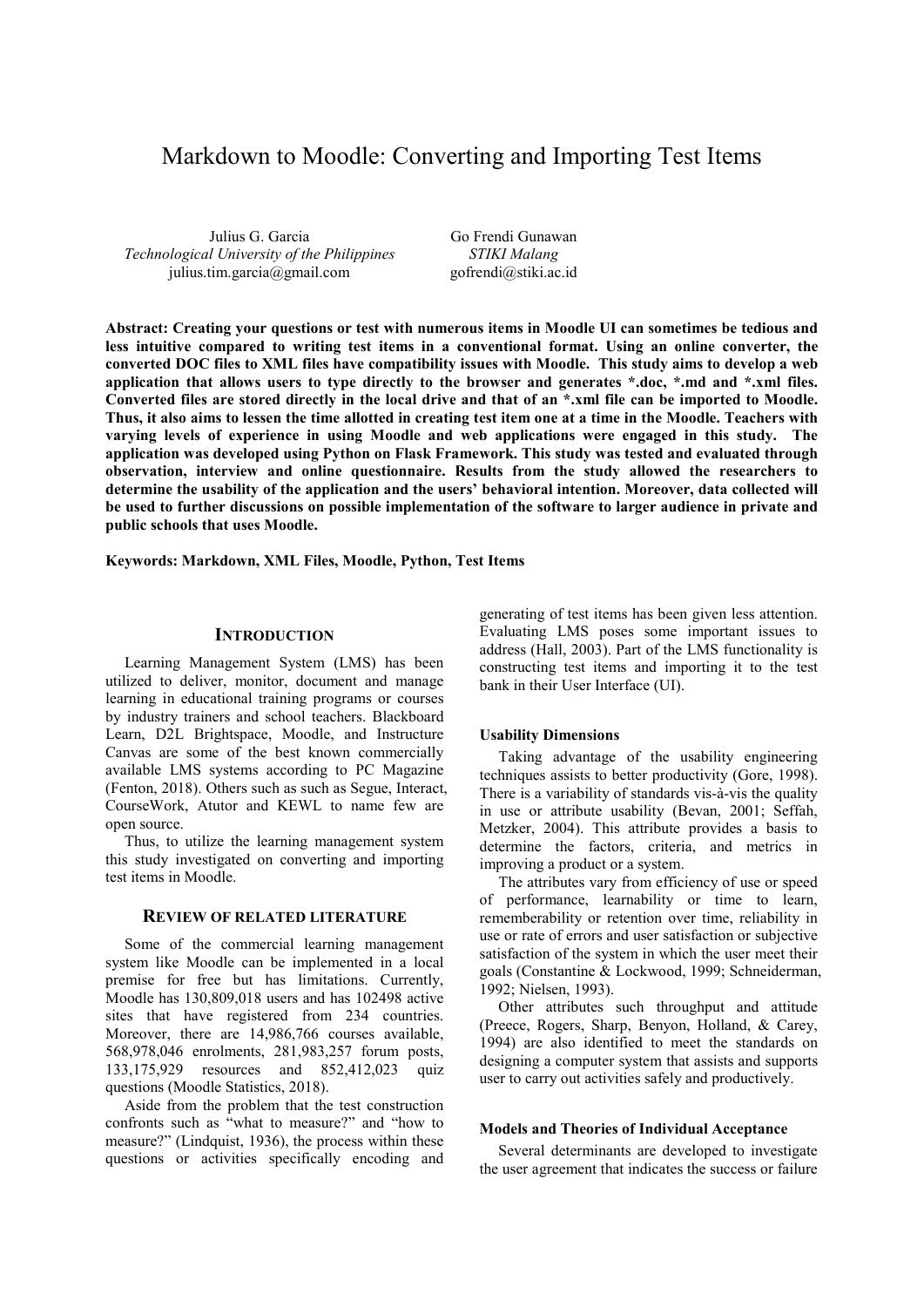of a system (Melone, 1990) and predict user acceptance (Venkatesh and Davis, 2000). Venkatesh et al. (2003) synthesized the Theory of Reasoned Action (TRA) (Fishbein and Ajzen, 1975), Technology Acceptance Model (TAM) (Davis, 1989) and Technology Acceptance Model 2 (TAM2) (Venkatesh and Davis, 2000). TRA measures performance and behavioral intention. TAM uses two specific variables to determine the technology acceptance of users. Motivation was used on Motivational Model (MM) by Davis, et al. (1992) to determine user's technology adoption and use. The Theory of Planned Behavior (TBA) is an extension of TRA which determine intention and behavior by adding one more variable (Ajzen, 1991).

This study focused on assessing the Markdown-to-Moodle web based application in constructing test items on a web browser, converting the constructed test items and up to importing the converted test files to Moodle test banks.

Specifically, the study sought to answer the following questions.

- 1. What is the experience and proficiency and the extent of elementary, secondary and tertiary teachers in using the internet?
- 2. How usability dimensions affect the teachers' behavioral intention to use the Markdown-to-Moodle application?
- 3. What are the challenges or barriers that the teachers encounter using this application?

## **RESEARCH DESIGN AND METHOD**

In this study, an online and a paper and pencil survey was administered to private school teachers in the elementary, secondary and tertiary from April to June of 2018. The survey was conducted right after the facilitation and training on the Markdown-to-Moodle application. Teachers has prior knowledge and experience in using learning management system particularly Moodle. There were 120 valid responses. A snowball sampling was used because the training was through a referral method. The demographic data of the respondents were also collected as demonstrated in Table 1.

Table 1. Respondents Characteristics

| <b>Respondents</b><br><b>Characteristics</b> | <b>Results</b>                                          |
|----------------------------------------------|---------------------------------------------------------|
| Age                                          | Mean 31.66<br>S.D. 7.704                                |
| Gender                                       | Male 40.8%<br>Female $59.2\%$                           |
| Nationality                                  | Filipinos 86.7%<br>Indonesians 11.7%<br>Cambodians 1.7% |

| <b>Respondents</b><br><b>Characteristics</b> | <b>Results</b>   |
|----------------------------------------------|------------------|
| Highest                                      | Bachelors 39.2%  |
| Educational                                  | Masters $50.0\%$ |
| Attainment                                   | Doctorate 10.8%  |
|                                              | Elementary 25.0% |
| Teaching<br>Academic Level                   | Secondary 25.8%  |
|                                              | Tertiary 49.2%   |

The measurement of the usability dimensions of the application was adopted from Nielsen (1993) and the measurement of the behavioral intention were adopted from Ajzen (1991). The questionnaire was composed of 1) Demographics,  $(k = 5)$ ; 2) Effectiveness ( $k = 4$ ); 3) Efficiency ( $k = 2$ ); 4) Level of Engagement  $(k = 2)$ ; 5) Error Tolerance  $(k = 3)$ ; 6) Ease of Learning  $(k = 3)$ ; and 7) Behavioral Intention to Use the System  $(k = 2)$ . We adopted a validated scale to develop our survey questionnaire, employing a seven-point scale (Vagias, 2006), where  $1 =$ strongly disagree,  $2 = \text{disagree}$ ,  $3 = \text{somewhat}$ disagree,  $4$  = neither disagree nor disagree,  $5$  = somewhat agree  $6 =$  moderately agree, and  $7 =$ strongly agree and for the level of frequency and  $1 =$ never,  $2 = \text{rarely}, 3 = \text{occasionally}, 4 = \text{sometimes}, 5$  $=$  frequently,  $6 =$  usually and  $7 =$  every time for the frequency).

A t-test and ANOVA were conducted to determine the significant difference of the experience and proficiency of teachers in using the internet. A Durbin-Watson test was also performed to determine the correlations between errors. An ANOVA test was also conducted to identify whether the model is significantly better at predicting the outcome. A multiple regression analysis was conducted to examine the relationship of the predictors to the criterion.

## **RESULTS AND DISCUSSION**

This study obtained 120 valid responses from private school teachers from the elementary, secondary and tertiary level based on the following: Filipino = 104 (Male = 42, Female = 62, mean of age  $= 32.02$ ), Indonesian = 14 (Male = 7, Female = 7, mean of age = 29.07) and Cambodian = 2 (Male =  $0$ , Female = 2, mean of age = 30.5); 48 male and 72 female respondents.

#### **Proficiency and Internet Use of Teachers**

The overall experience and proficiency of the teachers (M=6.06, SD=.863) is very proficient.

Table 2. Teachers' Internet Experience and Proficiency

|                       |        |      | Verbal         |
|-----------------------|--------|------|----------------|
| <b>Academic Level</b> | Mean 1 | -SD- | Interpretation |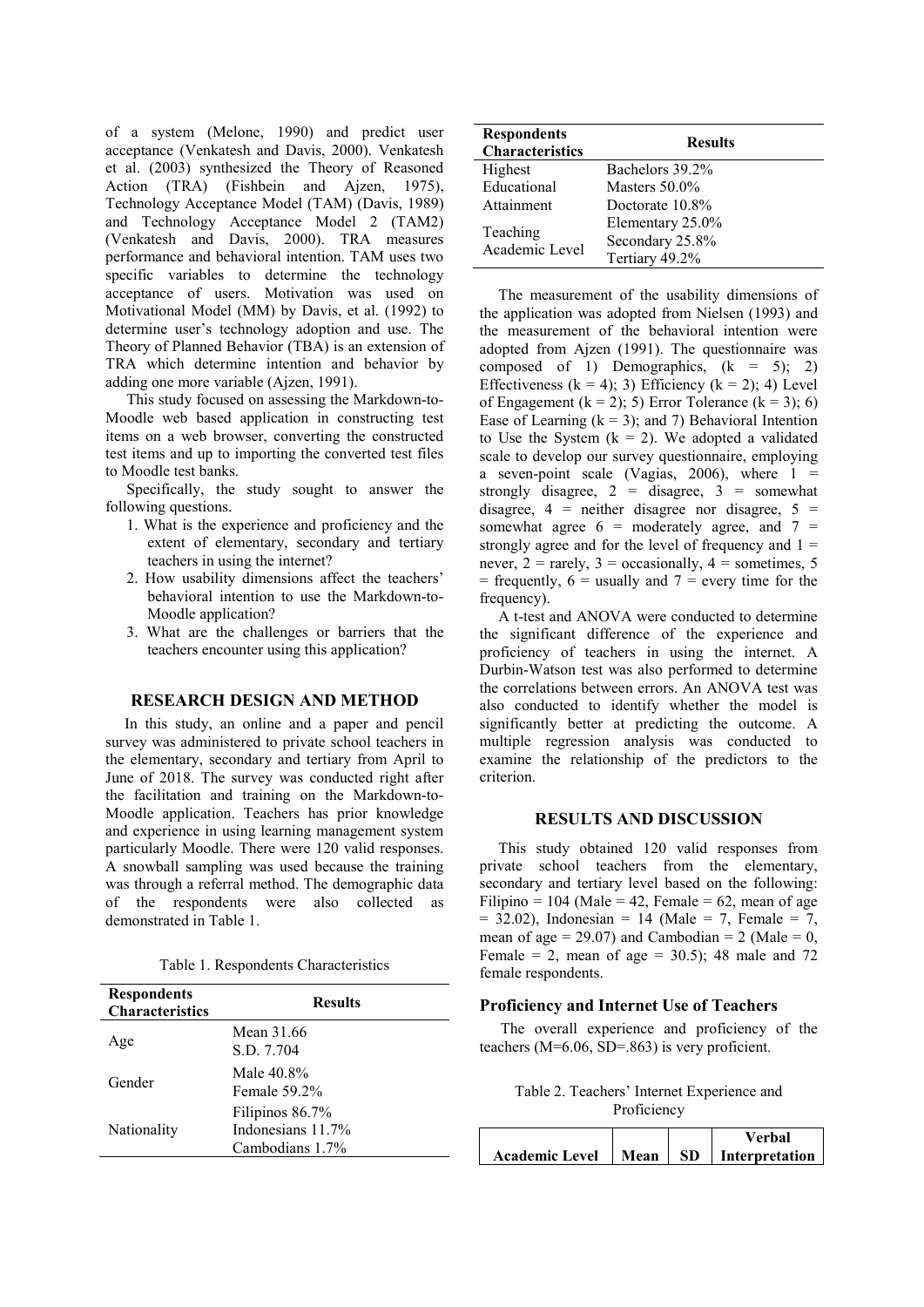| Elementary( $n=30$ ) | 5.77 | .774 | Very<br>Proficient      |
|----------------------|------|------|-------------------------|
| Secondary $(n=30)$   | 6.10 | .759 | Very<br>Proficient      |
| Tertiary $(n=60)$    | 6.18 | .930 | Extremely<br>Proficient |
| Total                | 6.06 | .863 | Very<br>Proficient      |

*Legend:* 6.16-7.00 = Extremely Proficient, 5.30-6.16 = Very Proficient, 4.44-5.29 = Moderately Proficient, 3.58-4.43 = Nuetral,  $2.72-3.57$  = Slightly Proficient,  $1.86-2.71$  = Low Proficient,  $1.00-$ 1.85 = Not Proficient at All

Table 2 also shows the proficiency of the teachers in using the internet at each academic level. The elementary teachers (M=5.77, SD=.774) and secondary teachers (M=6.10, SD=.759) are very proficient in using the internet while tertiary teachers (M=6.18, SD=.930) are extremely proficient.

The secondary teachers (M=3.97, SD=1.326) and tertiary teachers  $(M=3.72, SD=1.462)$  are using the internet at home 50% of the time as indicated at Table 3. On the other hand, elementary teachers (M=3.00, SD=.947) only spend 30% of their time using the internet at home. Thus, a significant difference found between and within groups of teachers (M=3.60, SD=1.356) in using internet, *F*(2,117)=4.507, *p*<.05

Table 3. Teacher Internet Usage at Home

| <b>Academic Level</b> | Mean          | SD    | Verbal         |
|-----------------------|---------------|-------|----------------|
|                       |               |       | Interpretation |
| Elementary $(n=30)$   |               |       | Occasionally   |
|                       | 3.00<br>.947  |       | $(30\%)$       |
| Secondary $(n=30)$    |               |       | Sometimes      |
|                       | 3.97<br>1.326 |       | $(50\%)$       |
| Tertiary $(n=60)$     |               |       | Sometimes      |
|                       | 3.72<br>1.462 |       | $(50\%)$       |
| Total                 |               |       | Sometimes      |
|                       | 3.60          | 1.356 | 50%)           |

*Legend:*  $6.16 - 7.00 =$  Every time,  $5.30 - 6.16 =$  Usually, in about 90%, 4.44-5.29 = Frequently, in about 70%, 3.58-4.43 = Sometimes, in about 50%,  $2.72 - 3.57 =$  Occasionally, in about 30%,  $1.86 - 2.71 =$ Rarely, in less than  $10\%$ ,  $1.00-1.85$  = Never

It clearly shows in Table 4 that teachers (M=5.56, SD=.977) use internet at school 90% of the time. Tertiary teachers (M=5.70, SD=.997) and secondary teachers (M=5.43, SD=1.07) highly utilize the internet 90% of their time at work. Likewise, elementary teachers (M=5.40, SD=.814).

Table 4. Teacher Internet Usage at Work

| <b>Academic Level</b> | Mean | SD.  | Verbal<br>Interpretation |
|-----------------------|------|------|--------------------------|
| Elementary $(n=30)$   | 5.40 | .814 | Frequently<br>(70%)      |
| Secondary $(n=30)$    | 5.43 | 1.07 | Usually $(90\%)$         |
| Tertiary $(n=60)$     | 5.70 | -997 | Usually $(90\%)$         |

| Total | 5.56 | 977 | Usually $(90\%)$                                                          |
|-------|------|-----|---------------------------------------------------------------------------|
|       |      |     | <i>Legend</i> : $6.16-7.00$ = Every time, $5.30-6.16$ = Usually, in about |
|       |      |     | 90%, $4.44 - 5.29$ = Frequently, in about 70%, $3.58 - 4.43$ = Sometimes, |
|       |      |     | in about 50%, $2.72 - 3.57 =$ Occasionally, in about 30%, 1.86-2.71 =     |

Rarely, in less than  $10\%$ ,  $1.00-1.85$  = Never Teachers use of internet at work (M=5.56,

SD=.977) was significantly different with their use at home (M=3.60, SD=1.356), *t*(120)=13.404*, p*<.001.

### **Markdown-to-Moodle Application**

Markdown-to-Moodle Application is a web-based platform that allows teachers to directly encode their test items in the web browser. However, there are rules set in creating a questionnaire and constructing a test item. The user interface provides an example of test items and a brief instruction as shown in Figure 1.

| C: @ markdown-to-moodle/terpicago.com                                                                                                                                                                                                                                                                                                                                                                                                                                                                                                                              | $\dot{q}$                                                                                                                                                                                                                                                                                                                                                                                                                                                                                                                                                                                                                                                                                                                                                                                                                                                                                                                                                                                                                                                                                           |
|--------------------------------------------------------------------------------------------------------------------------------------------------------------------------------------------------------------------------------------------------------------------------------------------------------------------------------------------------------------------------------------------------------------------------------------------------------------------------------------------------------------------------------------------------------------------|-----------------------------------------------------------------------------------------------------------------------------------------------------------------------------------------------------------------------------------------------------------------------------------------------------------------------------------------------------------------------------------------------------------------------------------------------------------------------------------------------------------------------------------------------------------------------------------------------------------------------------------------------------------------------------------------------------------------------------------------------------------------------------------------------------------------------------------------------------------------------------------------------------------------------------------------------------------------------------------------------------------------------------------------------------------------------------------------------------|
| Markdown to Moodle Converter<br>#Test 1<br>"What is the color of the sky?<br>$-10d$<br>$-$ cross<br>- blue (correct)<br>- velou<br>* Which ones are programmer's "text editor"?<br>- sublime text (correct)<br>- vim (correct)<br>- atom (correct)<br>- microsoft word<br>#Test 2<br>* BogoEhltps Jihan gittsbusecoottest comigni rend/kigardictimum it amenotic music loon prigi What is this?<br>- Chimera framework logo (correct)<br>- National flag of Wakanda<br>* How do you spell \$\$ alpha + ibeta\$\$?<br>$-0$ that $b$<br>- alpha plus bella (correct) | Instructions in Creating Test Items or Questions<br>Section: You can write several fest sections, and at least one<br>secton should be present. Every test section should be<br>preceeded with a jand followed with the paction name<br>Example:<br>$F$ fest $2$<br>. Question: You can write several guestons in a single section.<br>Every question should be preceeded with F1<br>Example:<br>I shat is the color of the cay!<br>- Answer option: Every questions should has at least one correct<br>answer option. An options should be preceeded with 4 spaces.<br>and FT. The correct answer collon should has incorrect of them if<br>at the end of the line. You can have more than one correct<br>answer in a single question<br>Correct answer option:<br>- Kur (correct)<br>Wrong answer option:<br>$-700$<br>. Image: You can embed the image by writing this format [11] ways<br>caption)(leage uris)<br>Example:<br>Illugationtes crivessite.com/lage.prg)<br>. Math Formula: You can ented math formula in this format<br><b>Silatax-formulaid</b><br>Example:<br>35 slote + theteld |
| - a fish and a funny flag<br>1003-3642-1-Red - ^                                                                                                                                                                                                                                                                                                                                                                                                                                                                                                                   | Instructions in Importing XML into Moodle<br><b>Store all</b>                                                                                                                                                                                                                                                                                                                                                                                                                                                                                                                                                                                                                                                                                                                                                                                                                                                                                                                                                                                                                                       |

Figure 1. Markdown-to-Moodle Interface

The converter takes markdown formatted file name as command-line-interface argument. The converter then reads the file and convert it into python-dictionary format.

The rule for conversion is as follow:

- 1. Any line preceded by "#" will be treated as new test session. A single file can contain some different tests.
- 2. Any line preceded by "\*" will be treated as question. A test can contain several questions.
- 3. Any line preceded by "-" will be treated as multiple-choice option. A question may have several choices. The correct answer should have extra space at the end of the line. Every question may have more than one correct answers.
- 4. Answer option: Every question has at least one correct answer option. An options should be preceded with 4 spaces and - . The correct answer option has the "(correct)" or "(ans)" at the end of the line. You can have more than one correct answer in a single question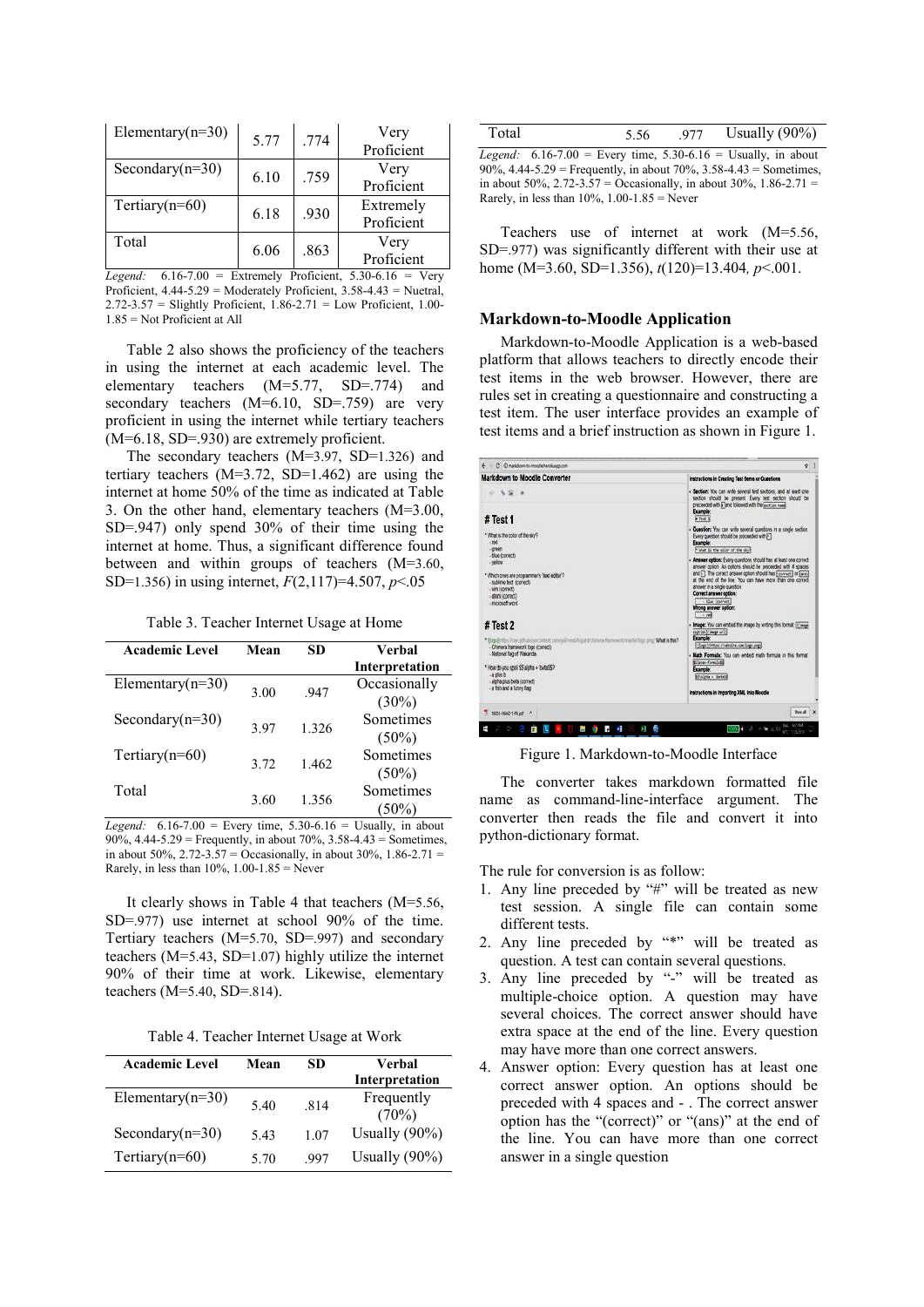- 5. Image: You can embed the image by writing this format: ![image caption](image url)
- 6. Math Formula: You can embed math formula in this format: \$\$latex-formula\$\$

The converted file is processed in md script to dictionary procedure. After the conversion has been done, the weight of every option in a question will also be automatically calculated. For example, if a question has two correct answers, the weight of every correct option is 100/2. Because of Moodle rule, the weight should be written with 7 digits behind the dot. This process is done inside completing dictionary procedure.

After the dictionary has been completed, the program will generate XML representation for every test session defined. This is done inside section to xml procedure. The process from the local computer to Moodle site is shown in Figure 2.

#### **Local Computer**



Figure 2. Online Test Item Construction Framework

And finally, for every test session, an XML file is written to the local drive, which will be eventually used to import to the Moodle system.

Importing the converted files into the Moodle system is another process. This is briefly shown on Figure 3.



(a) (b) (c)

Figure 3. Importing XML File to Moodle Data Bank (a) Import Test Items (b) Select XML Format (c) Test Bank Item List

The XML file stored on the local drive may then be imported the Moodle question bank. In the import questions page, select the XML format and upload your XML file. Once it is uploaded, the system shows each test items listed in the Moodle Test Bank.

## **Experiment Results**

There are two sets of test items or questions (n=10) that was provided to the teachers. The questions were item-response multiple choice type. Each set are similar in form and questions. Set 1 or test items 1 consists of 10 questions the same as set 2 or test items 2. Each question and choices can be constructed by following the set of rules in creating text, formulas and images link.

In set 1, the teachers directly encoded each question from set 1 or test item 1 in the Markdown-to-Moodle web browser application. There are instructions written in the Markdown-to-Moodle application where the teachers can refer to. They received assistance from the facilitator or administrator while constructing the test items until converting it to XML file.

In set 2, the teachers were given the same number items to construct. But in case, they were not given assistance in constructing the test items up until importing the converted XML files to the Moodle test bank.

The interaction of the teachers with the Markdown-to-Moodle Application was recorded and the time stamps were collected.

The average time stamp of set 1 (M=22.86, SD=5.20) and set 2 (M=15.15, SD=4.18) as shown in Table 5. There is a decrease of time (M=7.71, SD=4.61) between set 1 and set 2. The decrease of time is associated to the teachers learning gain  $(M=0.24, SD=0.33)$  of 24% following the set of rules provided in lesser time than the previous task set. The teachers can complete constructing and converting the test items up until importing it to the Moodle test bank in lesser time. It also shows that the teachers adopt well in the rules in constructing the test items. This is also evident in the t-test result (M=6.30, SD=6.30), *t*(120)=15.42, *p*<.001 as shown in Table 6.

Table 5. Time Stamp Descriptive Statistics on Constructing and Converting Test Items in Markdown to Moodle Application

| <b>Time Stamp: Test Items</b> |      |     |
|-------------------------------|------|-----|
| <b>Construction to File</b>   | Mean | SD. |
| Coversion                     |      |     |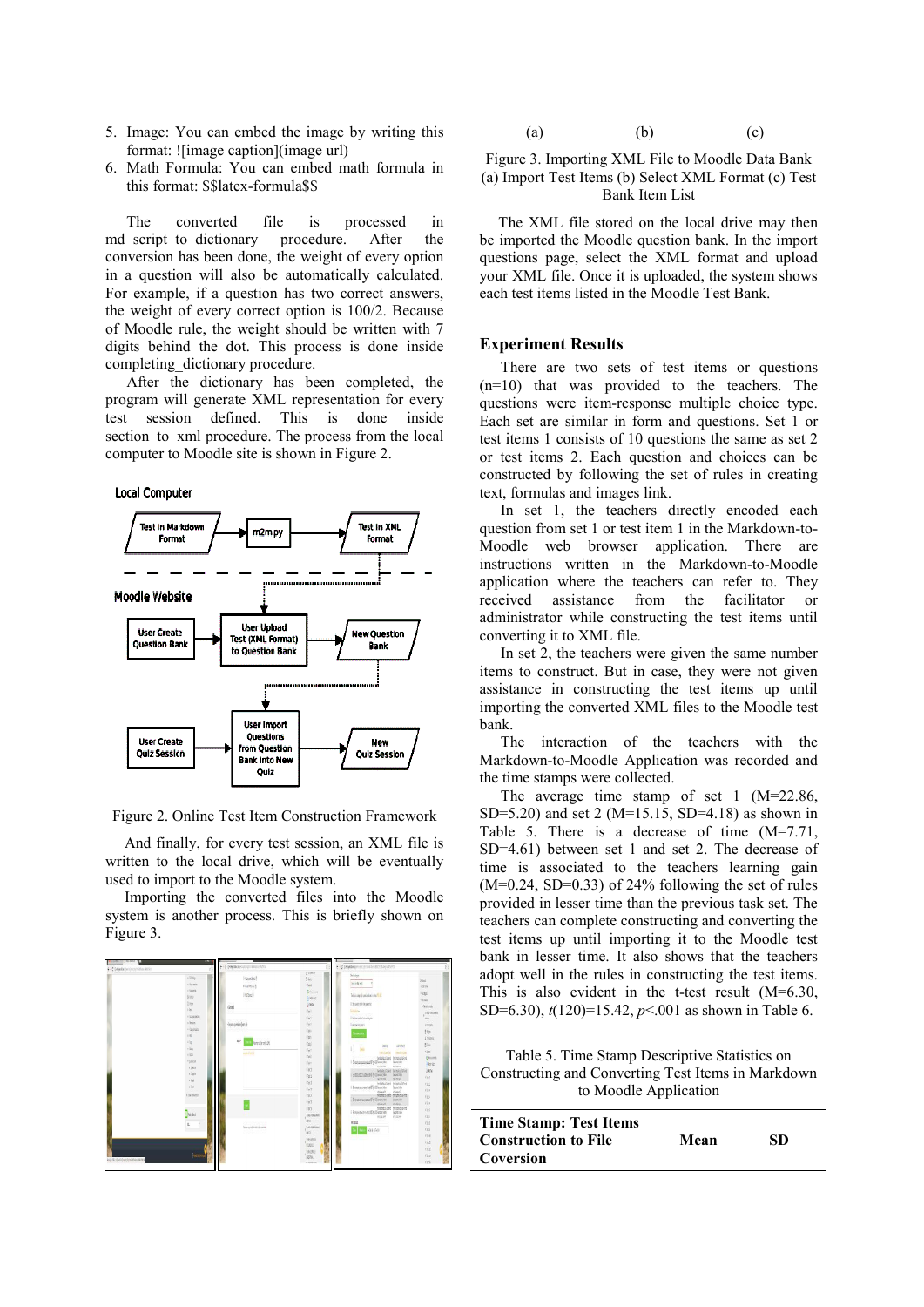| Set 1 Test Items $(n=10)$  | 22.86 | 5.20 |  |
|----------------------------|-------|------|--|
| Set 2 Test Items $(n=10)$  | 15.15 | 4.18 |  |
| Set 1 and Set 2 Time stamp | 7.71  | 4.61 |  |
| Difference                 |       |      |  |
| Timestamp Learning Gain    | 0.24  | 0.33 |  |

Table 6. Time Stamp T-Test Result on Constructing and Converting Test Items in Markdown to Moodle Application

| Time Stamp: Test           |      |    |                  |     |
|----------------------------|------|----|------------------|-----|
| Items Construction         |      |    |                  |     |
| to File Coversion          | Mean | SD | value            | Sig |
| Set 1 and Set 2            | 6.30 |    | 4.472 15.42 .000 |     |
| Timestamp Difference       |      |    |                  |     |
| *p<.05, **p<.01, ***p<.001 |      |    |                  |     |

## **Assessment Results**

For the 6 items or constructs, the Cronbach Alpha is  $\alpha = 0.75$  following George and Mallery (2003) guidelines:  $\alpha$  > .9 – Excellent,  $\alpha$  > .8 – Good,  $\alpha$  > .7 – Acceptable,  $\alpha > .6$  – Questionable,  $\alpha > .5$  – Poor, and  $\alpha$  < .5 – Unacceptable. Thus, the constructs or items are correlated.

The mean of the items effectiveness and level of engagement is relatively high at M=6.26, SD=0.47 and M=6.24, SD=0.54 respectively as shown in Table 7. This means that the teachers strongly agree that task given to them to construct and convert test items in the Markdown-to-Moodle application and import the test items to Moodle were fully completed and have met the expected results.

In addition, teachers had a pleasant experience in using the web application and were satisfied on how the web application supported their task in constructing the test items. The teachers agree that the Markdown-to-Moodle Web Application is efficient (M=5.96, SD=.68), error tolerant (M=5.93, SD=.51) and easy to learn (M=5.91, SD=.56). Thus, the teachers completed the task quickly with less effort after explaining the rules and assisting them in doing the task which is evident to the decrease of time stamp. After accomplishing set 1, the teachers had minor errors and can recover with their mistakes due to the interface ability to store previous work and the guidelines indicated in the interface. It is also easy for the teachers to learn the interface because there is not much of task and actions that must be done in using the application.

Table 7. Behavioral Intention to Use and Usability Dimensions

| <b>Constructs</b> | Mean | SD  | Verbal<br>Interpretation |
|-------------------|------|-----|--------------------------|
| <b>Behavioral</b> | 6.03 | .68 | Agree                    |

| Intention to<br>Use.   |      |     |                       |
|------------------------|------|-----|-----------------------|
| Effectiveness          | 6.26 | .47 | <b>Strongly Agree</b> |
| Efficiency             | 5.96 | .68 | Agree                 |
| Level of<br>Engagement | 6 24 | .44 | Strongly Agree        |
| Error<br>Tolerance     | 5.93 | .51 | Agree                 |
| Ease of<br>Learn       | 5.91 | .56 | Agree                 |

*Legend:* 6.16-7.00 = Strongly Agree, 5.30-6.16 = Agree, 4.44-5.29  $=$  Somewhat Agree, 3.58-4.43  $=$  Neither Agree or Disagree, 2.72-3.57 = Somewhat disagree, 1.86-2.71 = Disagree, 1.00-1.85 = Strongly Disagree

 A multiple linear regression was conducted using the stepwise method as shown on Table 5. It has generated two models. The first model has a value of  $R^2$  =.137 which means the error tolerance accounts 13.7% of the variation in behavioral intention of the use of Markdown-to-Moodle Application.

While the second model increases to 18.2% or a value of  $R^2 = 182$ , a variance that can be attributed to the behavioral intention of using the Markdown-to-Moodle Application. In addition, the Dublin-Watson value is 1.903 which indicates a positive correlation between adjacent residuals.

An ANOVA test determined the initial model is highly significant at  $F(1,118)=18.77$ ,  $p<0.001$  as well as the second model is  $F(2,117)=12.99$ ,  $p<0.001$  in the regression line. Thus, the items or predictors in the model has a significance influence on the behavioral intention of using the application and that the assumption has been met.

Table 8. Stepwise Regression of the behavioral intention of use of the Markdown-to-Moodle Application on the usability dimensions.

| <b>Predictors</b>                                                                                                                                                                                                                                                                                                                         |       | SE b |                                                                                                                                                                           |
|-------------------------------------------------------------------------------------------------------------------------------------------------------------------------------------------------------------------------------------------------------------------------------------------------------------------------------------------|-------|------|---------------------------------------------------------------------------------------------------------------------------------------------------------------------------|
| Step 1                                                                                                                                                                                                                                                                                                                                    |       |      |                                                                                                                                                                           |
| Constant                                                                                                                                                                                                                                                                                                                                  | 3.124 | .672 |                                                                                                                                                                           |
| Error Tolerance                                                                                                                                                                                                                                                                                                                           | .490  | .113 | $.370***$                                                                                                                                                                 |
| Step 2                                                                                                                                                                                                                                                                                                                                    |       |      |                                                                                                                                                                           |
| Constant                                                                                                                                                                                                                                                                                                                                  | 2.389 | .719 |                                                                                                                                                                           |
| Error Tolerance                                                                                                                                                                                                                                                                                                                           | .387  | .118 | $.293**$                                                                                                                                                                  |
| Efficiency                                                                                                                                                                                                                                                                                                                                | .225  | .089 | $.225*$                                                                                                                                                                   |
| $\mathbf{v}$ , $\mathbf{v}$ , $\mathbf{v}$ , $\mathbf{v}$ , $\mathbf{v}$ , $\mathbf{v}$ , $\mathbf{v}$ , $\mathbf{v}$ , $\mathbf{v}$ , $\mathbf{v}$ , $\mathbf{v}$ , $\mathbf{v}$ , $\mathbf{v}$ , $\mathbf{v}$ , $\mathbf{v}$ , $\mathbf{v}$ , $\mathbf{v}$ , $\mathbf{v}$ , $\mathbf{v}$ , $\mathbf{v}$ , $\mathbf{v}$ , $\mathbf{v}$ , |       |      | $\Omega \subseteq \Gamma$ $\cap$ $\Omega$ $\cap$ $\Omega$ $\cap$ $\Omega$ $\cap$ $\Omega$ $\cap$ $\Omega$ $\cap$ $\Omega$ $\cap$ $\Omega$ $\cap$ $\Omega$ $\cap$ $\Omega$ |

*Note. R<sup>2</sup>=.14 for Step 1: ΔR<sup>2</sup>=.05 for Step 2 (ps<0.05) \*p<.05, \*\*p<.01, \*\*\*p<.001* 

For the step 1, the Error Tolerance, *β =* .370,  $t(120)=3.28$ ,  $p<0.001$  is the predictor that is making the most significant contribution to the behavioral intention of using the Markdown-to-Moodle Application as shown in Table 8. Moreover, step 2 still includes predictor Error Tolerance, *β = .*293*, t*(120)=2.53, *p*<0.01 and adds Efficiency, *β =* .225*,*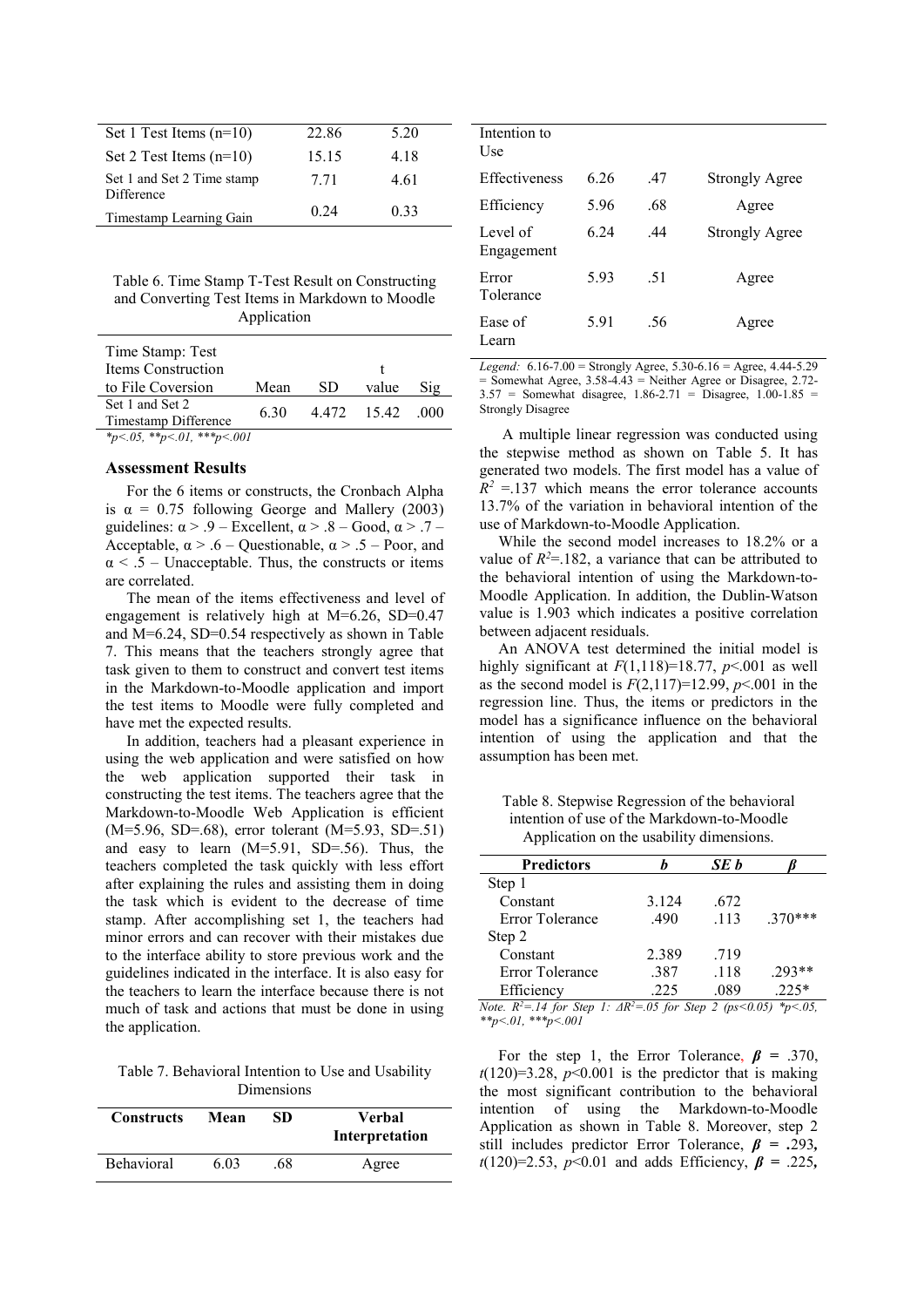$t(120)=2.53$ ,  $p<0.05$  in the predictors that contributes to the behavioral intention of using the application. Thus, the regression equation for predicting the behavioral intention in using the Markdown-to-Moodle web application is:

BI=.387\*Error Tolerance+.225\*Efficiency-2.389

Where BI is the behavioral intention to use the application.

In general, the teachers' experience and challenges related to the use of the Markdown-to-Moodle webbased application are most likely similar.

According to an elementary teacher, taking into account the application's effectiveness and efficiency:

…I was happy when I completed the task. I struggled a bit at first because I am not familiar with the rules in constructing the test items specifically in linking the images in the question. But with the second task, I did it with minimal error and effort and finished the task quick.

Another elementary teacher shared how engaging it was creating test items in Markdown-to-Moodle web-based application.

…although I had difficulty of linking a picture to a test item at first, I am glad about the outcome when the test was imported to the test bank. You can clearly see the pictures. It is great to incorporate images in test items.

From the tertiary level, a business management teacher shared her experience in using the application:

…there is only one page to navigate. I don't need to go to other pages. And when I accidentally closed the browser, I thought I lost all the questions. When I opened it again, I was directed to the same page which contains the last activity, up to the last item that I encoded on the workspace. It was really a big relief.

A secondary teacher pointed out his level of engagement and ease of learning:

...I was satisfied with the outcome of the converted file. It generates an answer key and a questionnaire aside from the file I am going to import in Moodle test bank. Although, the workspace should have been a little bigger, but I understand because the instructions in constructing and creating a question is written on the same page which guides me throughout the activity.

#### **CONCLUSION**

The purpose of this study is to assess the Markdown-to-Moodle web-based application in constructing test items on a web browser, converting the constructed test items to DOC and XML file up until importing the converted test files to Moodle test banks.

This study clearly reveals that the teachers highly utilize the internet at work than at home. Moreover, the teachers who used the Markdown-to-Moodle Web Application is very proficient in using the internet.

Using the specified rules in constructing a test item in the Markdown-to-Moodle web application, the teachers can generate a .doc file which consists of a questionnaire and an answer key and an xml file that is compatible to import to a premised-based and a cloud-based Moodle test bank. It also shows that the time of current task from the previous task in constructing, converting and importing the test items is lesser.

In the model generated in the analysis, it shows that efficiency and error tolerance significantly contribute to the teachers' utilization of the Markdown-to-Moodle web application. This can be attributed to the less effort and quick accomplishment in constructing and converting test items using the Markdown-to-Moodle Application which has interface where teachers can easily recover when committing error.

Moreover, the limitation of our study is the number of foreign respondents in Indonesia due to Ramadan long week holidays which greatly affects the schedule of teacher in classroom instruction.

#### **REFERENCES**

- Ajzen, Icek. (1991) "The Theory of Planned Behavior," Organizational Behavior and Human Decision Processes, 50: 179-211
- Bevan, N. (2001) International standards for HCI and usability. Int. J. Human-Computer Studies. 55 533–552
- Constantine, L.L. & Lockwood, L.A.D. (1999) Software for Use: A Practical Guide to Models and Methods of Usage-Centered Design Reading MA: Addison-Wesley.
- Fishbein, Martin, Ajzen, Icek. (1975) Belief, Attitude, Intention and Behavior: An Introduction to Theory and Research, MA: Addison-Wesley,
- Gore, Al. 1998. A letter from Vice President Al Gore, Common Ground, July, Vol. 8, no 3, p. 1.
- Lindquist, E. F. (1936)The theory of test construction. In H. E. Hawkes, E. F. Lindquist, & C. Mann (Eds.), The construction and use of achievement examinations. Boston: Houghton Mifflin Co.
- Melone, Nancy P. (1990) "A Theoretical Assessment of the User-Satisfaction Construct in Information Systems Research," Management Science, 36: 76-91
- Nielsen, J., (1993). Usability Engineering, San Diego: Academic Press.
- Preece, J., Rogers, Y., Sharp, H., Benyon, D., Holland, S., & Carey, T. (1994). Human-computer interaction. Wokingham, UK: Addison-Wesley p. 1
- Quesenbery, W. (2001). "What Does Usability Mean: Looking Beyond Ease of Use." Proceedings